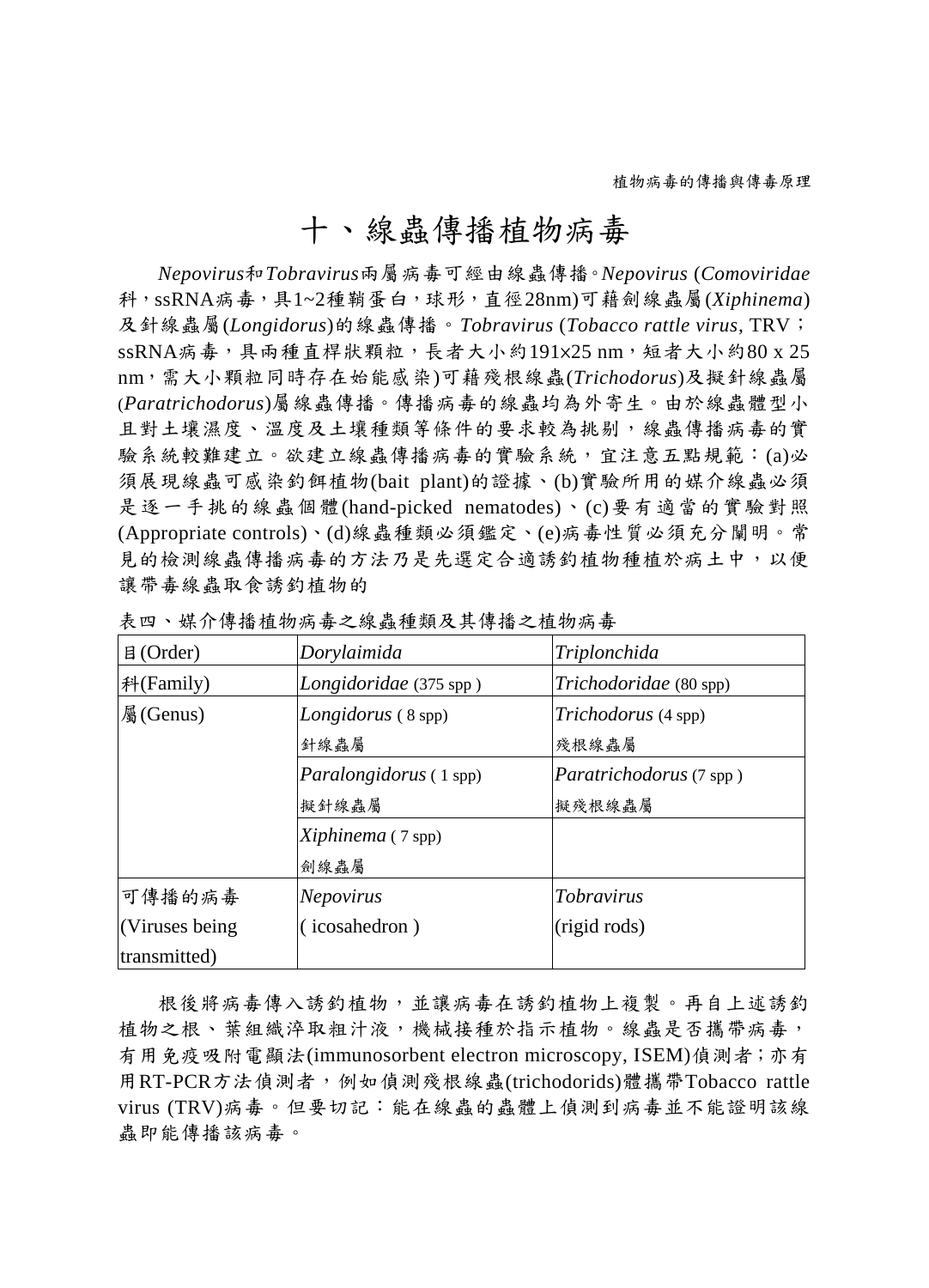## (一)、線蟲的取食行為

針線蟲屬(*longidorids*)的線蟲為具有長型(60-250um)中空取食口針(long hollow feeding stylets)的大型線蟲(長2-12mm),其口針能插入根尖部位 (root tips)取食。此類線蟲的口針由前齒刺(odontostyle)刺穿根尖細胞;後 齒刺有神經組織接近食道管。食道與口針連接處有一肌肉唧筒可吸吮植 物細胞內含物經過一單向閥門推送進入腸道。

(二)、病毒與線蟲之關係

Brown and Weischer (1998)將線蟲傳播病毒分成7步驟:攝取(ingestion), acquisition (獲毒), absorption (吸附), retention (保毒), transfer (轉移) , establish (確立感染)。攝取(ingestion)是線蟲從罹病植物吸取病毒顆粒, 在此階段線蟲與病毒間並無專一性交互關係(specific interaction)。在獲毒 階段(acquisition phase),吸取之病毒以完整的顆粒狀態(intact state)藉由 顆粒表面的特性與線蟲取食器官的接受位(receptor site)相結合而相吸附 (absorption)。一旦吸附,病毒即可在線蟲體內保留數月至數年,但線蟲 蛻皮後病毒則會消失。線蟲釋出病毒的機制被推測為:當線蟲開始取食 新寄主時,由於植物pH的改變而導致唾液(含病毒)流入植體。在轉移 (transfer)及感染確立(establish)階段,病毒顆粒進入植物細胞並開始複製 並引起感染。線蟲一旦獲毒,飢餓的針線蟲(*Longidorus*)可保持傳播病毒 的能力約12週; *Xiphinema*則約1年;而殘根線蟲(*Trichodorus*)則可達1 年以上。病毒顆粒未曾在線蟲細胞內觀察到,因此推測病毒在線蟲體並 無繁殖現象,亦無證據顯示病毒可經卵傳播。電子顯微鏡超薄切片觀察 顯 示 *Nepovirus* 病 毒 顆 粒 存 在 不 同 種 之 *Longidorus* 線 蟲 體 的 齒 刺 (odontostylet)內表皮。在*Xiphinema species*則保毒在齒器(odontophore)及 腸道的表皮內層(cuticular lining)。線蟲傳播病毒具有某種程度的專一 性,此可由某些病毒分離株是專由某種線蟲傳播看出端倪。13種殘根線 蟲能傳播tobraviruses,但其中僅1~2種線蟲能傳播全部的tobraviruses。

(三)病毒與線蟲之分子相互關係

決定Nepoviruses (例如*Tomato black ring virus*, TBRV)可被線蟲傳播的遺 傳因子存在病毒的RNA 2上。Nepovirus的RNA 2 (長度3.4–7.2 kb)可表現 病毒的外鞘蛋白(coat protein, CP)和移動蛋白(movement protein, MP), 其 中CP即為可被線蟲傳播的決定因子。而Tobraviruses能被線蟲傳播的遺傳 因子亦位於病毒的RNA  $2$ , Tobravirus的RNA  $2 \sqrt{5}$ 度有很大的變化 $(1.8 -$ 4.0 kb),其上除CP基因外尚有1-3個(視RNA 2長度而定)與傳播相關的基 因。實驗證明,除CP外,另有其他與傳播有關的基因產物(32.8 kDa和40 kDa蛋白)參與線蟲傳播Tobraviruses的機制。有學者推測,這些與線蟲傳